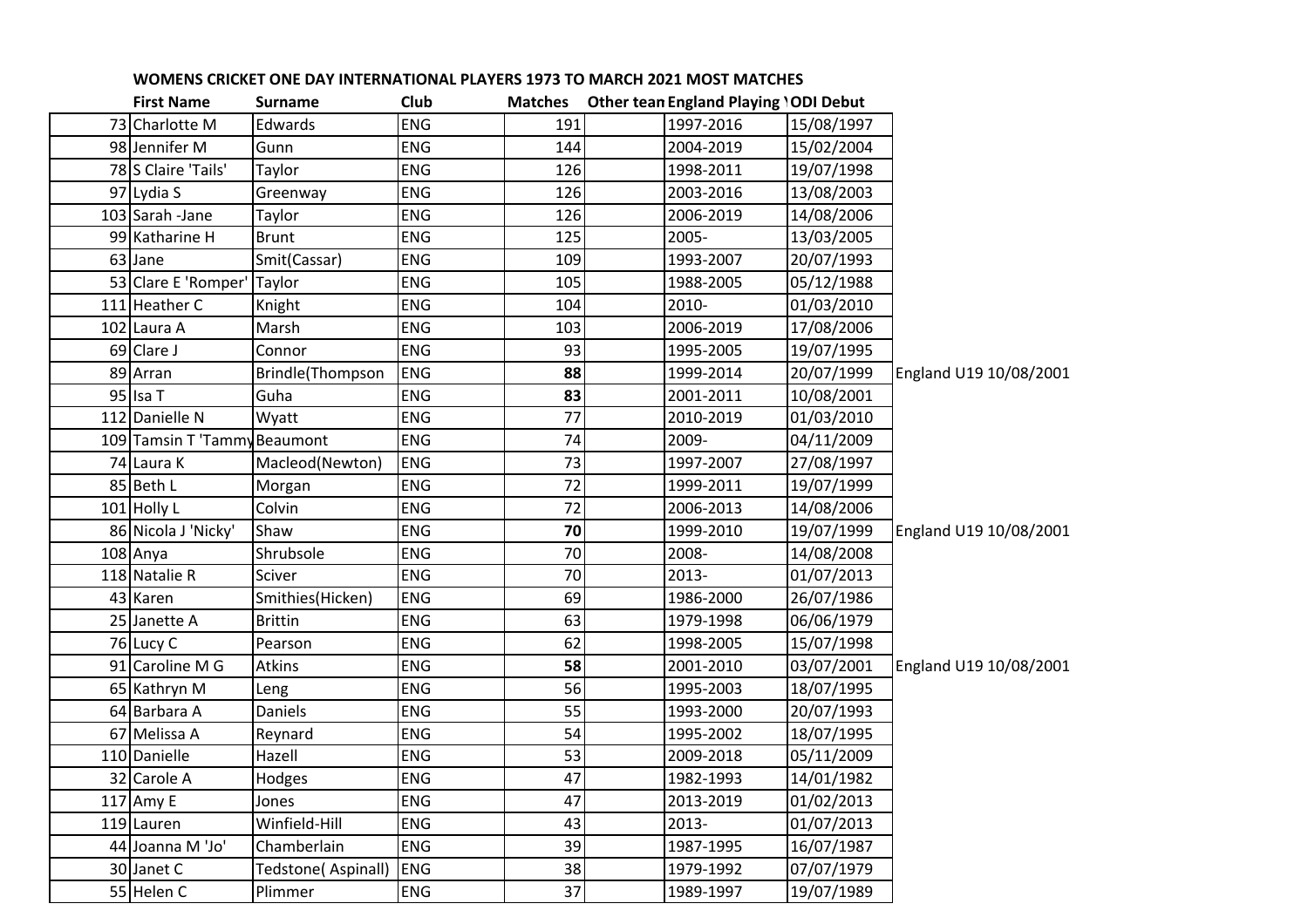| 96 Rosalie A                    | <b>Birch</b>         | <b>ENG</b> | 37     |                          | 2003-2008 | 13/08/2003 |                        |
|---------------------------------|----------------------|------------|--------|--------------------------|-----------|------------|------------------------|
| 39 Susan J 'Sue'                | Metcalfe             | <b>ENG</b> | 36     |                          | 1985-1998 | 03/02/1985 |                        |
| 116 Georgia A                   | Elwiss               | ENG        | 36     |                          | 2011-     | 23/10/2011 |                        |
| 114 Frances C 'Fran'            | Wilson               | <b>ENG</b> | 33     |                          | 2010-     | 15/11/2010 |                        |
| 82 Dawn                         | Holden               | <b>ENG</b> | 32     |                          | 1999-2004 | 19/07/1999 |                        |
| 41 Gillian A 'Gill'             | Smith                | <b>ENG</b> | 31     |                          | 1986-1993 | 22/06/1986 |                        |
| 10 Christine J 'Chris' Watmough |                      | <b>ENG</b> | 28     |                          | 1973-1985 | 23/06/1973 |                        |
| 120 Kathryn L'Kate'             | Cross                | ENG        | 28     |                          | 2013-2019 | 29/10/2013 |                        |
| 123 Alexandra 'Alex'            | Hartley              | ENG        | 28     |                          | 2016-2019 | 27/06/2016 |                        |
| 50 Debra                        | Maybury              | ENG        | 27     |                          | 1988-1995 | 30/11/1988 |                        |
| 124 Sophie                      | Ecclestone           | ENG        | 27     |                          | 2016-2019 | 08/10/2016 |                        |
| 6 Shirley A                     | Hodges               | <b>ENG</b> | 26     |                          | 1973-1982 | 23/06/1973 |                        |
| 75 Sarah V                      | Collyer              | <b>ENG</b> | 25     |                          | 1998-2003 | 12/07/1998 |                        |
| 80 Laura J                      | Harper               | ENG        | 25     |                          | 1999-2005 | 19/07/1999 | England U19 10/08/2001 |
| 37 Jane                         | Powell               | <b>ENG</b> | 24     |                          | 1984-1990 | 24/06/1984 |                        |
| $1$ Enid                        | Bakewell             | ENG        | 23     |                          | 1973-1982 | 23/06/1973 |                        |
| 4 Rachael                       | Heyhoe-Flint         | <b>ENG</b> | 23     |                          | 1973-1982 | 23/06/1973 |                        |
| 16 Jacqueline M                 | Court                | <b>ENG</b> |        | 233 Young En 1976-1987   |           | 01/08/1976 |                        |
| 46 Wendy A                      | Watson               | <b>ENG</b> | 23     |                          | 1987-1993 | 16/07/1987 |                        |
| 49 Suzanne J 'Suzie' Kitson     |                      | ENG        | 23     |                          | 1988-1993 | 30/11/1988 |                        |
| 104 Ebony J                     | Rainford-Brent       | <b>ENG</b> | 22     |                          | 2001-2010 | 23/02/2007 |                        |
| 51 Lisa                         | <b>Nye</b>           | ENG        | 21     |                          | 1988-1992 | 30/11/1988 |                        |
| 31 Avril M                      | <b>Starling</b>      | <b>ENG</b> | 20     |                          | 1982-1986 | 10/01/1982 |                        |
| 20 Janet                        | Allen(Southgate)     | <b>ENG</b> | 17     |                          | 1976-1985 | 01/08/1976 |                        |
| 18 Megan A                      | Lear                 | <b>ENG</b> |        | 16 5 Young En 1976-1982  |           | 01/08/1976 | 23/06/1973             |
| 21 Glynis                       | Hullah               | <b>ENG</b> |        | 15 5 Young En 1976-1982  |           | 04/08/1976 | 30/06/1973             |
| 26 Susan J 'Sue'                | Goatman              | <b>ENG</b> |        | 15 6 Young En 1979-1982  |           | 06/06/1979 | 23/06/1973             |
| 62 Debra A                      | <b>Stock</b>         | ENG        | 15     |                          | 1992-1996 | 18/01/1992 |                        |
| 66 Suzanne 'Sue'                | Redfern              | ENG        | 15     |                          | 1995-1999 | 18/07/1995 |                        |
| 88 Laura                        | Spragg               | <b>ENG</b> | 13     |                          | 1999-2004 | 20/07/1999 | England U19 10/08/2001 |
| 9D Lynne                        | Thomas               | <b>ENG</b> | 12     |                          | 1973-1979 | 23/06/1973 |                        |
| 33 Helen J                      | Stother              | <b>ENG</b> | 12     |                          | 1982-1986 | 14/01/1982 |                        |
| 35 Gillian E 'Gill'             | McConway             | <b>ENG</b> |        | 11 12 Internat 1984-1987 |           | 24/06/1984 | 14/01/1982             |
| 93 Mandie C                     | Godliman             | <b>ENG</b> | 11     |                          | 2002-2003 | 06/01/2002 |                        |
| 47 Patricia A                   | Lovell               | <b>ENG</b> | $10\,$ |                          | 1987-1988 | 25/07/1987 |                        |
| 52 Caroline J                   | <b>Barrs</b>         | <b>ENG</b> | 10     |                          | 1988-1990 | 03/12/1988 |                        |
| 7 June                          | Moorhouse(StephenENG |            | 9      |                          | 1973-1976 | 23/06/1973 |                        |
| 8 Mary                          | Pilling              | <b>ENG</b> | 9      |                          | 1973-1978 | 23/06/1973 |                        |
| 36 Sarah                        | Potter               | <b>ENG</b> | 8      |                          | 1984-1987 | 24/06/1984 |                        |
| 84 Katherine 'Kate'             | Lowe                 | <b>ENG</b> | 8      |                          | 1999-2002 | 19/07/1999 |                        |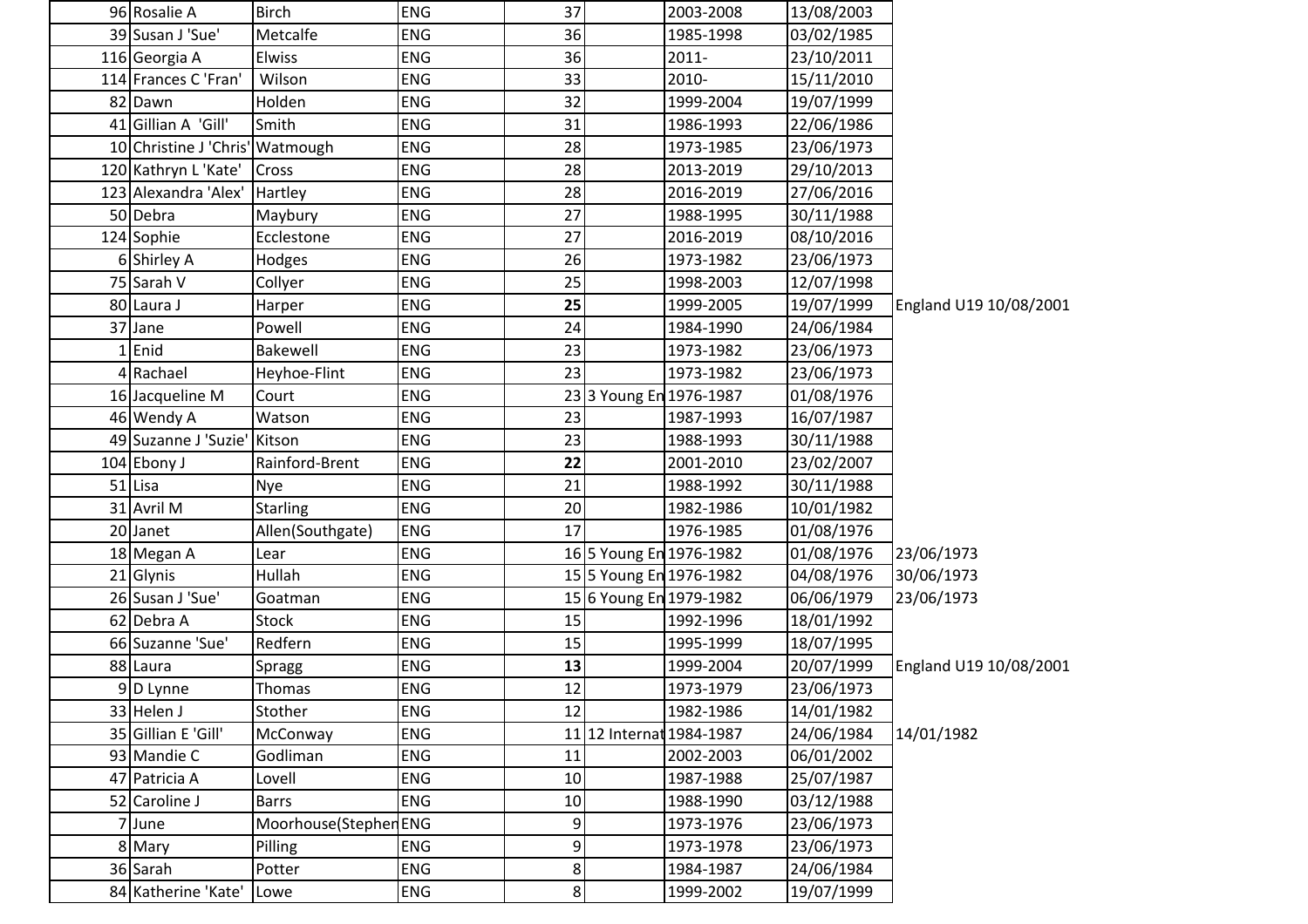| 106 Lynsey R F               | Askew         | <b>ENG</b> | 8 <sup>1</sup>          |                       | 2007-2008             | 28/02/2007 |                        |
|------------------------------|---------------|------------|-------------------------|-----------------------|-----------------------|------------|------------------------|
| $3$ Jill E                   | Cruwys        | <b>ENG</b> | $\overline{7}$          |                       | 1973-1976             | 23/06/1973 |                        |
| 61 Janet L 'Jan'             | Godman        | <b>ENG</b> | 7                       |                       | 1991-1993             | 17/07/1991 |                        |
| 77 Katharine V               | Winks         | <b>ENG</b> | 7                       |                       | 1998-2000             | 18/07/1998 |                        |
| 81 Jacqueline L 'Jack Hawker |               | <b>ENG</b> | 7                       |                       | 1999-2002             | 19/07/1999 |                        |
| 94 Helen A                   | Wardlaw       | <b>ENG</b> | 7                       |                       | 2002-2004             | 08/01/2002 |                        |
| 100 Joanna K 'Jo'            | Watts         | <b>ENG</b> | 7                       |                       | 2005-2005             | 15/08/2005 |                        |
| 122 Rebecca L                | Grundy        | ENG        |                         |                       | 2015-2016             | 11/02/2015 |                        |
| 13 Heather M                 | Dewdney       | <b>ENG</b> | 6                       |                       | 1973-1978             | 18/07/1973 |                        |
| 34 June E                    | Edney         | <b>ENG</b> | 6                       |                       | 1984-1985             | 24/06/1984 |                        |
| 54 Cathy                     | Cooke         | <b>ENG</b> | 6                       |                       | 1989-1990             | 19/07/1989 |                        |
| 72 Beverley                  | Nicholson     | <b>ENG</b> | 6                       |                       | 1996-1999             | 18/06/1996 |                        |
| 92 Sarah L                   | Clarke        | ENG        | 6                       |                       | 2001-2002             | 10/08/2001 | England U19 10/08/2001 |
| 129 Sarah                    | Glenn         | <b>ENG</b> | 6                       |                       | 2019-                 | 09/12/2019 |                        |
| 2 Lesley J                   | Clifford      | <b>ENG</b> | 5                       |                       | 1973-1973             | 23/06/1973 |                        |
| 11 Pamela                    | Mather        | <b>ENG</b> | $\overline{5}$          |                       | 1973-1973             | 23/06/1973 |                        |
| 42 Amanda S                  | Stinson       | <b>ENG</b> | 5                       |                       | 1986-1987             | 22/06/1986 |                        |
| 83 Hannah J                  | Lloyd         | <b>ENG</b> | 5                       |                       | 1999-2003             | 19/07/1999 |                        |
| 113 Lauren P                 | Griffiths     | <b>ENG</b> | 5                       |                       | 2010-2011             | 15/11/2010 |                        |
| 5 Susan                      | Hilliam       | <b>ENG</b> | 4                       |                       | 1973-1973             | 23/06/1973 |                        |
| 57 Alison                    | Elder         | ENG        | 4                       |                       | 1990-1990             | 18/07/1990 |                        |
| 59 Sarah-Jane                | Cook          | <b>ENG</b> | 4                       |                       | 1990-1996             | 17/08/1990 |                        |
| 107 Stephanie A 'Step Davies |               | <b>ENG</b> | 4                       |                       | 2008-2008             | 11/02/2008 | England U19 11/08/2001 |
| 125 Bethany A                | Langston      | ENG        | 4                       |                       | 2016-2016             | 09/11/2016 |                        |
| 17 Julia M                   | Greenwood     | ENG        |                         |                       | 35 Young En 1976-1979 | 01/08/1976 | 23/06/1973             |
| 22 Rosalind                  | Heggs         | <b>ENG</b> |                         |                       | 36 Young Er 1978-1978 | 01/01/1978 | 23/06/1973             |
| 23 Catherine 'Cathy' Mowat   |               | <b>ENG</b> | 3                       |                       | 1978-1978             | 01/01/1978 |                        |
| 24 Margaret                  | <b>Wilks</b>  | <b>ENG</b> |                         | 36 Young En 1978-1978 |                       | 01/01/1978 | 23/06/1973             |
| 40 Lesley                    | Cooke         | <b>ENG</b> | 3                       |                       | 1986-1986             | 22/06/1986 |                        |
| 60 Marie                     | Moralee       | <b>ENG</b> | 3                       |                       | 1991-1991             | 17/07/1991 |                        |
| 79 Ella L                    | Donnison      | <b>ENG</b> | $\overline{3}$          |                       | 1999-1999             | 19/07/1999 |                        |
| 87 Katharine                 | Wilkins       | <b>ENG</b> | $\overline{\mathbf{3}}$ |                       | 1999-1999             | 19/07/1999 |                        |
| 121 Natasha E 'Tash' Farrant |               | <b>ENG</b> | 3                       |                       | 2013-2013             | 03/11/2013 |                        |
| 130 Freya R                  | <b>Davies</b> | ENG        | 3                       |                       | 2019-                 | 14/12/2019 |                        |
| 12 Kathleen M 'Kay'          | Green         | <b>ENG</b> | $\overline{2}$          |                       | 1973-1973             | 14/07/1973 |                        |
| 15 Katherine 'Kate'          | Brown         | <b>ENG</b> |                         | 3 Young En 1976-1979  |                       | 01/08/1976 | 23/06/1973             |
| 28 Jacqueline A              | Wainwright    | <b>ENG</b> | 2                       |                       | 1979-1979             | 06/06/1979 |                        |
| $38$ Jill                    | Stockdale     | ENG        | $\overline{\mathbf{c}}$ |                       | 1985-1985             | 02/02/1985 |                        |
| 45 Karen                     | Jobling       | ENG        | 2                       |                       | 1987-1987             | 16/07/1987 |                        |
| 56 Julie L                   | Crump         | <b>ENG</b> | $\overline{2}$          |                       | 1989-1989             | 20/07/1989 |                        |